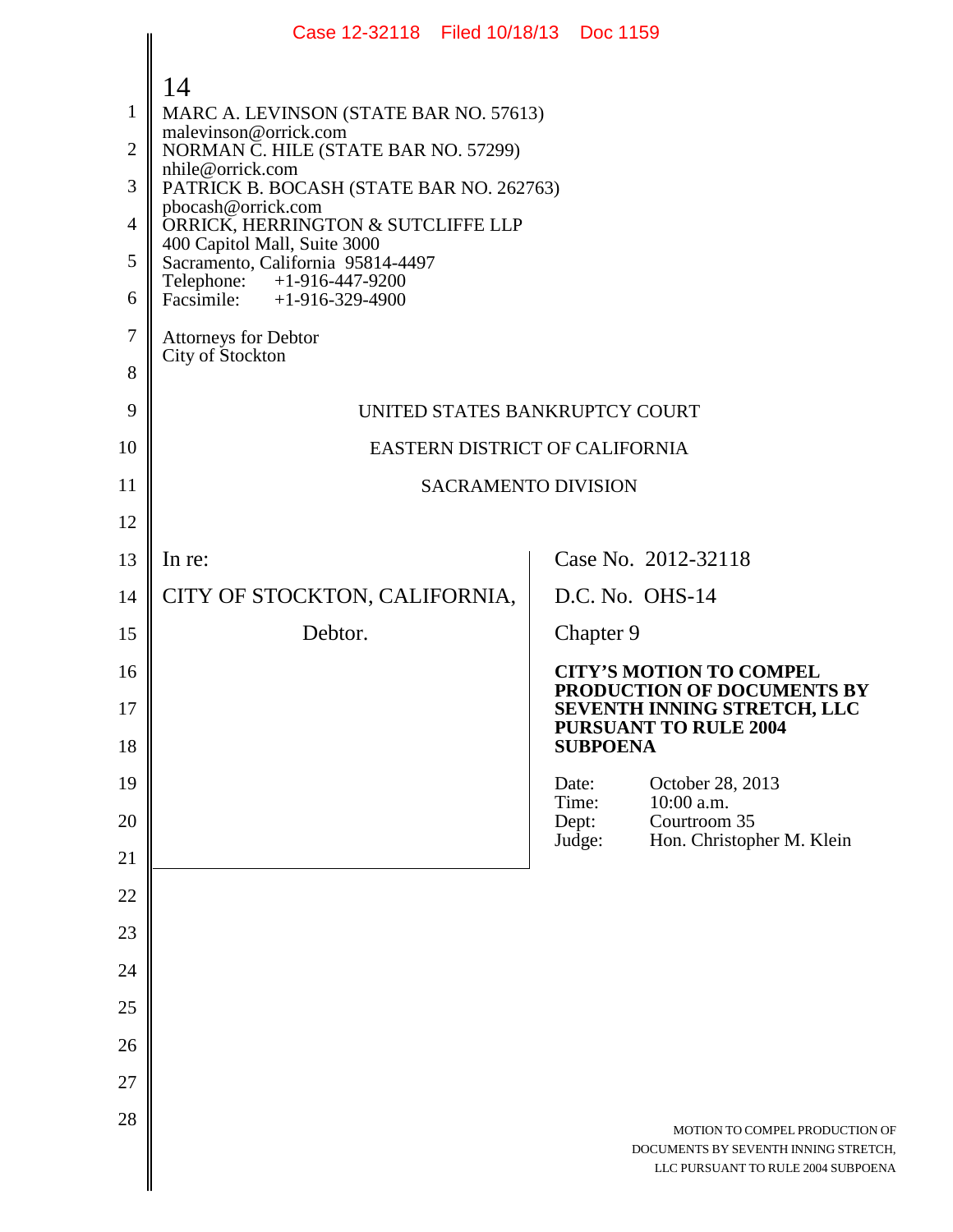|          |      | Case 12-32118 Filed 10/18/13 Doc 1159                                               |      |
|----------|------|-------------------------------------------------------------------------------------|------|
|          |      |                                                                                     |      |
| 1        |      | <b>TABLE OF CONTENTS</b>                                                            |      |
| 2        |      |                                                                                     | Page |
| 3        | I.   |                                                                                     |      |
| 4        | II.  |                                                                                     |      |
|          |      | A.                                                                                  |      |
| 5        |      | <b>B.</b>                                                                           |      |
| 6        |      | $\mathbf{C}$ .                                                                      |      |
| 7        |      | SIS Files Late Objections And Fails To Produce The Subpoenaed<br>D.                 |      |
| 8        | III. |                                                                                     |      |
| 9        |      | SIS's Objections To The City's Subpoena Are Untimely And Are<br>A.                  |      |
| 10       |      | The City's Subpoena Requests Are Within The Scope Of A Rule 2004<br><b>B.</b>       |      |
| 11       |      | $\mathcal{C}$ .                                                                     |      |
| 12       |      | D.                                                                                  |      |
| 13       | IV.  |                                                                                     |      |
| 14       |      |                                                                                     |      |
|          |      |                                                                                     |      |
| 15       |      |                                                                                     |      |
| 16       |      |                                                                                     |      |
| 17       |      |                                                                                     |      |
| 18<br>19 |      |                                                                                     |      |
| 20       |      |                                                                                     |      |
| 21       |      |                                                                                     |      |
| 22       |      |                                                                                     |      |
| 23       |      |                                                                                     |      |
| 24       |      |                                                                                     |      |
| 25       |      |                                                                                     |      |
| 26       |      |                                                                                     |      |
| 27       |      |                                                                                     |      |
| 28       |      | MOTION TO COMPEL PRODUCTION OF                                                      |      |
|          |      | DOCUMENTS BY SEVENTH INNING STRETCH,<br>$-i-$<br>LLC PURSUANT TO RULE 2004 SUBPOENA |      |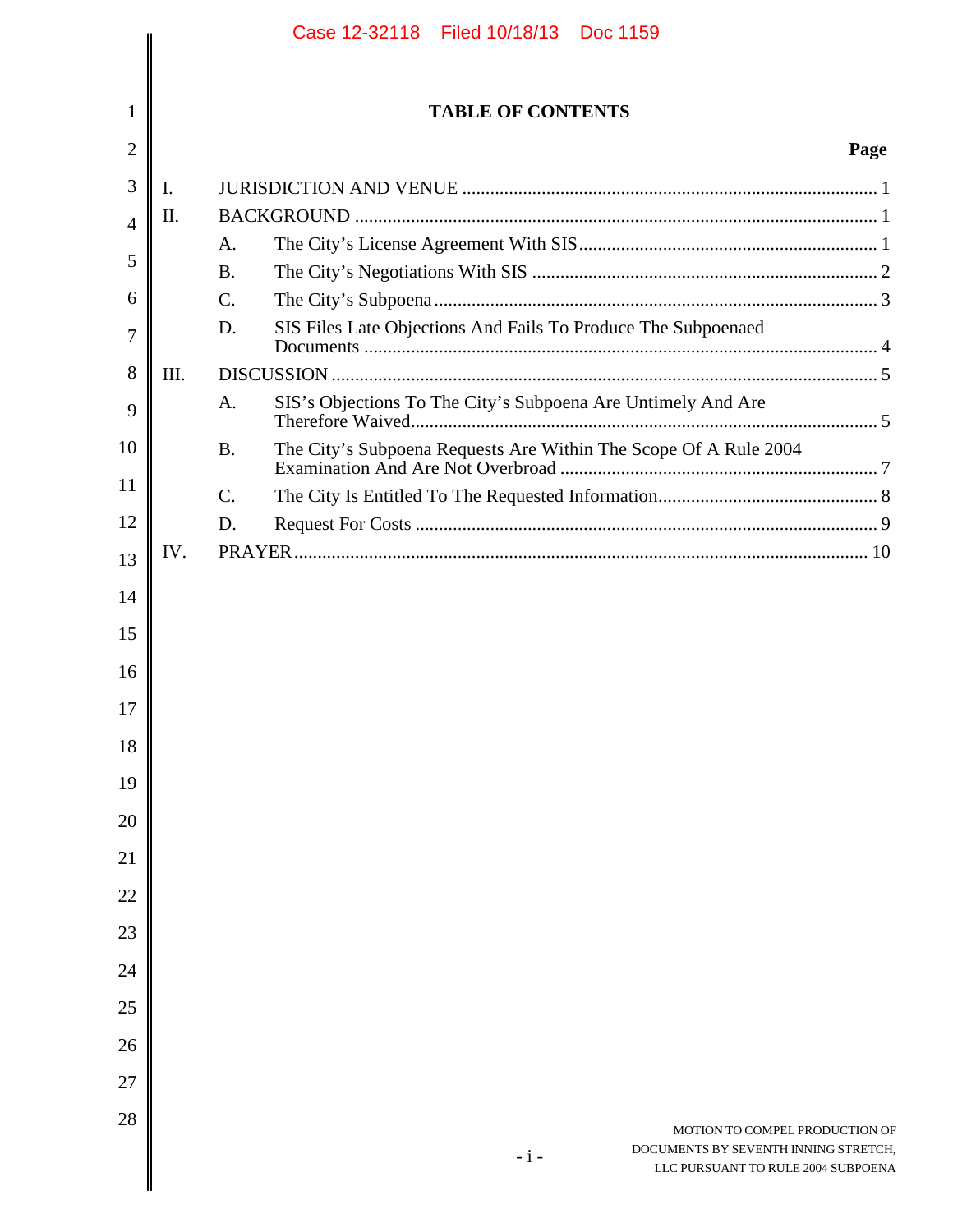|          | Case 12-32118 Filed 10/18/13 Doc 1159                                                 |
|----------|---------------------------------------------------------------------------------------|
|          |                                                                                       |
| 1        | <b>TABLE OF AUTHORITIES</b>                                                           |
| 2        | Page(s)                                                                               |
| 3        | <b>CASES</b>                                                                          |
| 4        | Amer. Elec. Power Co. v. U.S.,                                                        |
| 5        |                                                                                       |
| 6        | Huene v. U.S. Dep't of Treasury,                                                      |
| 7        |                                                                                       |
| 8        | In re Continental Forge,                                                              |
| 9        | In re Dinubilo,                                                                       |
| 10       |                                                                                       |
| 11<br>12 | In re Motorsports Merchandise Antitrust Litigation,                                   |
| 13       | In re Subpoena Duces Tecum & Ad Testificandum Pursuant to Fed. R. Bankr. P. 2004,     |
| 14       |                                                                                       |
| 15       | McCoy v. Southwest Airlines, Co.,                                                     |
| 16       | Moon v. SCP Pool, Corp.,                                                              |
| 17       |                                                                                       |
| 18       | <b>STATUTES</b>                                                                       |
| 19       | 28 U.S.C.                                                                             |
| 20       |                                                                                       |
| 21       |                                                                                       |
| 22       |                                                                                       |
| 23       |                                                                                       |
| 24       |                                                                                       |
| 25       | <b>RULES</b>                                                                          |
| 26       | Fed. R. Bankr. P.                                                                     |
| 27       |                                                                                       |
| 28       | MOTION TO COMPEL PRODUCTION OF                                                        |
|          | DOCUMENTS BY SEVENTH INNING STRETCH,<br>$-ii -$<br>LLC PURSUANT TO RULE 2004 SUBPOENA |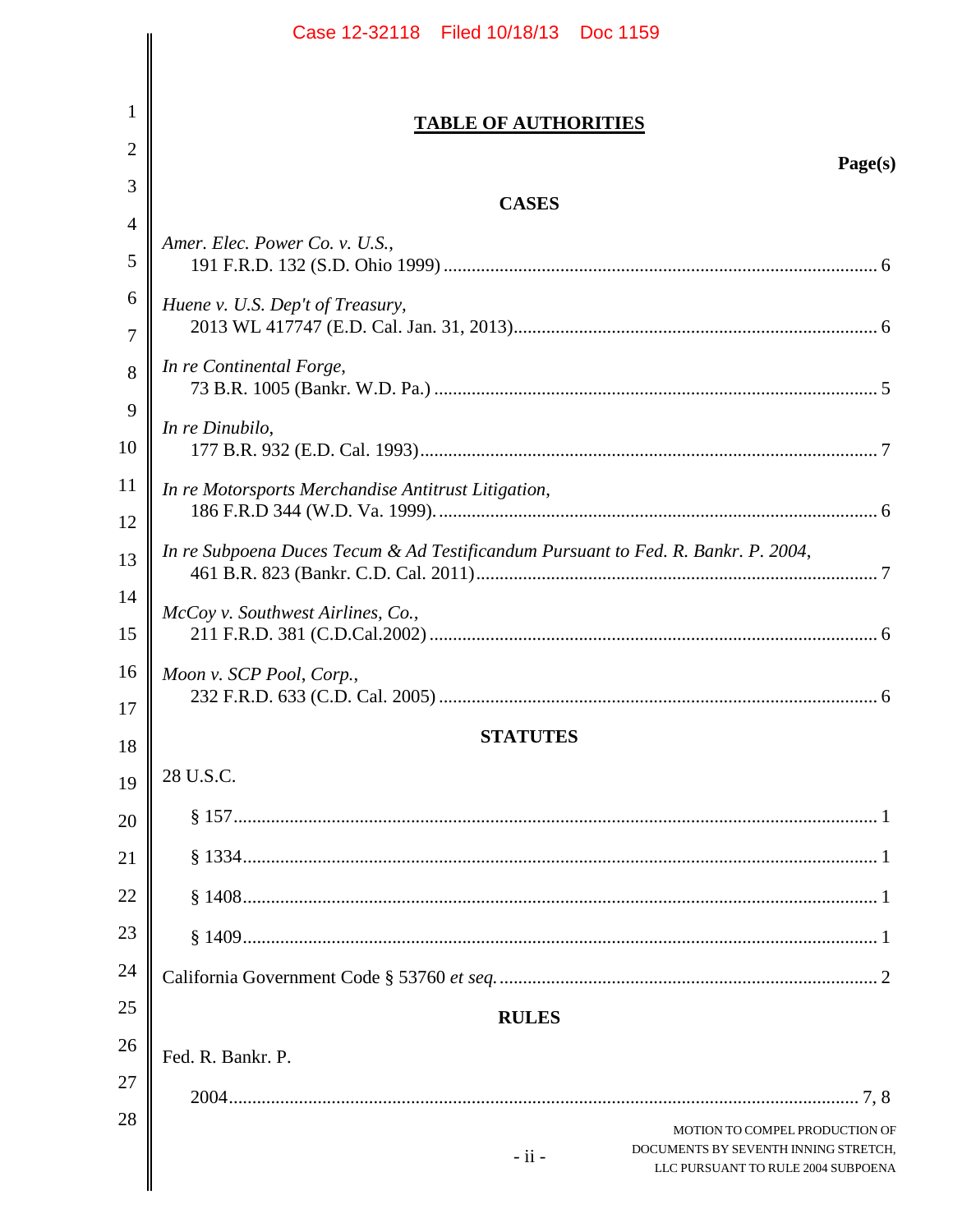|                | Case 12-32118 Filed 10/18/13 Doc 1159                                                                                       |
|----------------|-----------------------------------------------------------------------------------------------------------------------------|
|                |                                                                                                                             |
| $\mathbf{1}$   | <b>TABLE OF AUTHORITIES</b>                                                                                                 |
| $\overline{2}$ | (cont'd)                                                                                                                    |
| 3              |                                                                                                                             |
| $\overline{4}$ |                                                                                                                             |
| 5              |                                                                                                                             |
| 6              | Fed. R. Civ. P.                                                                                                             |
| $\tau$         |                                                                                                                             |
| 8              |                                                                                                                             |
| 9              |                                                                                                                             |
| 10             |                                                                                                                             |
| 11             |                                                                                                                             |
| 12             |                                                                                                                             |
| 13             |                                                                                                                             |
| 14             |                                                                                                                             |
| 15             |                                                                                                                             |
| 16             |                                                                                                                             |
| 17             |                                                                                                                             |
| 18             |                                                                                                                             |
| 19             |                                                                                                                             |
| 20             |                                                                                                                             |
| 21             |                                                                                                                             |
| 22             |                                                                                                                             |
| 23             |                                                                                                                             |
| 24             |                                                                                                                             |
| 25             |                                                                                                                             |
| 26             |                                                                                                                             |
| 27             |                                                                                                                             |
| 28             |                                                                                                                             |
|                | MOTION TO COMPEL PRODUCTION OF<br>$-$ iii $-$<br>DOCUMENTS BY SEVENTH INNING STRETCH,<br>LLC PURSUANT TO RULE 2004 SUBPOENA |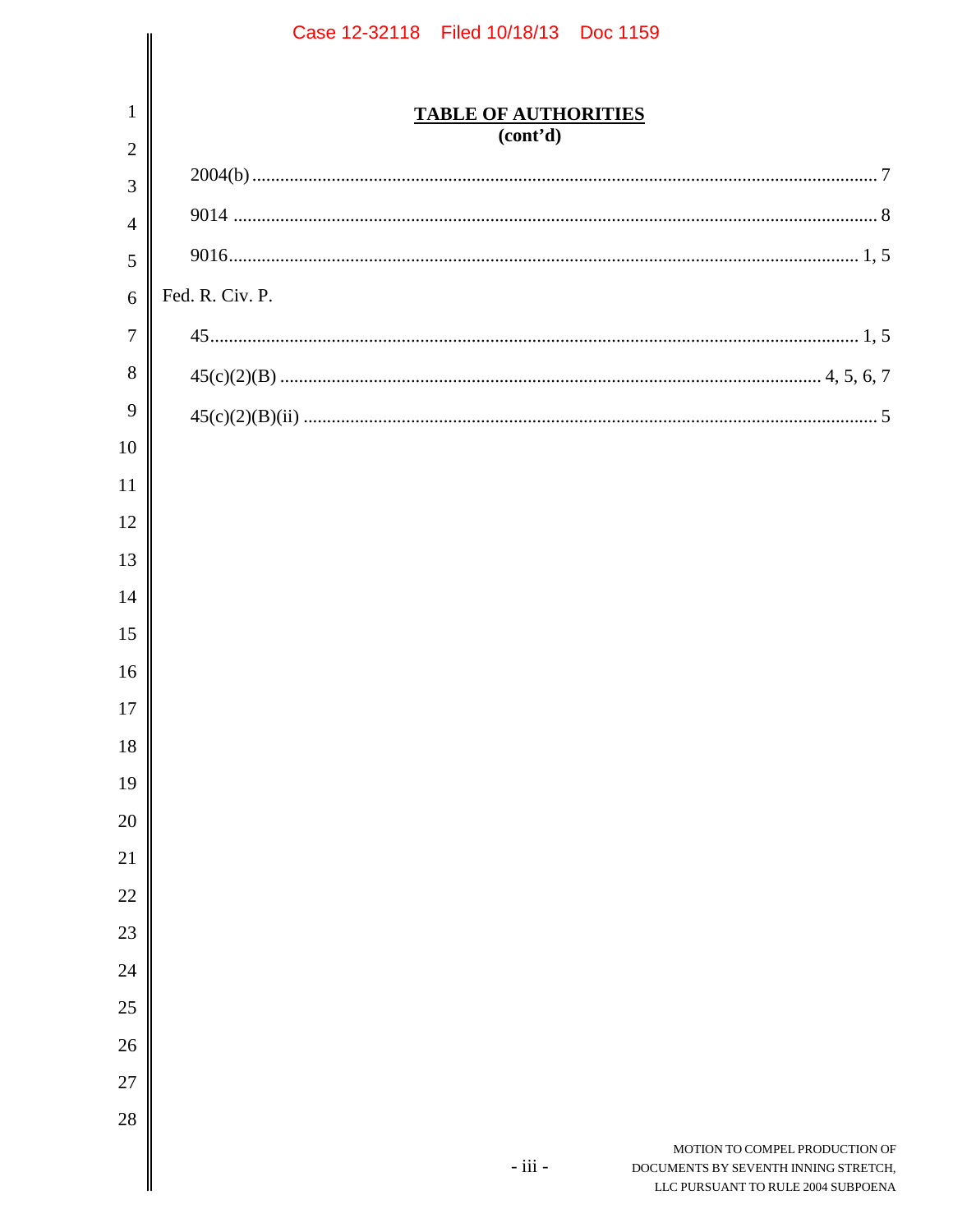| $\mathbf{1}$   | The City of Stockton, California (the "City"), the debtor in the above-captioned case,                                |
|----------------|-----------------------------------------------------------------------------------------------------------------------|
| $\overline{2}$ | respectfully moves (by this "Motion") pursuant to Federal Rule of Civil Procedure 45, which is                        |
| 3              | made applicable to this case by Federal Rule of Bankruptcy Procedure 9016, for entry of an order                      |
| $\overline{4}$ | compelling the production of documents by Seventh Inning Stretch, LLC ("SIS").                                        |
| 5              | I.                                                                                                                    |
| 6              | <b>JURISDICTION AND VENUE</b>                                                                                         |
| 7              | The Court has jurisdiction over this Motion and the relief requested pursuant to 28 U.S.C.                            |
| 8              | §§ 157 and 1334, and this matter is a core proceeding pursuant to 28 U.S.C. § 157. Venue for the                      |
| 9              | Motion is proper in this Court pursuant to 28 U.S.C. §§ 1408 and 1409.                                                |
| 10             | II.                                                                                                                   |
| 11             | <b>BACKGROUND</b>                                                                                                     |
| 12             | The City's License Agreement With SIS.<br>A.                                                                          |
| 13             | In 2004, the City financed and constructed an events center that included a 5,200 seat                                |
| 14             | Class A baseball park (the "Stadium), a 10,000 seat arena ("Arena"), parking, and other                               |
| 15             | amenities. Declaration Of Laurie Montes In Support Of City's Motion To Compel Production Of                           |
| 16             | Documents By Seventh Inning Stretch, LLC Pursuant To Rule 2004 Subpoena ("Montes Decl."),                             |
| 17             | 1. In 2005, the City entered into a long-term licensing agreement (the "License Agreement")                           |
| 18             | for the use of the Stadium with SIS, which owns a minor league baseball team, the Stockton Ports                      |
| 19             | (the "Ports"). Id. The License Agreement has an initial term of 25 years, with the option to                          |
| 20             | extend for two additional seven year periods. Id.                                                                     |
| 21             | Generally, the License Agreement concerns issues such as control of the calendar for the                              |
| 22             | Stadium, control and operation of concessions, and related Stadium revenue streams (such as                           |
| 23             | advertising). The terms of the License Agreement are generally favorable to SIS as compared to                        |
| 24             | other California League license agreements, particularly given the age and quality of the Stadium.                    |
| 25             | Montes Decl., 13. Moreover, the terms of the License Agreement, combined with the costs to                            |
| 26             | operate the Stadium, require the City to subsidize the Stadium operations and maintenance. Id.                        |
| 27             | The required subsidy for fiscal year 2013-2014 is approximately \$547,578, including                                  |
| 28             | MOTION TO COMPEL PRODUCTION OF<br>DOCUMENTS BY SEVENTH INNING STRETCH,<br>$-1-$<br>LLC PURSUANT TO RULE 2004 SUBPOENA |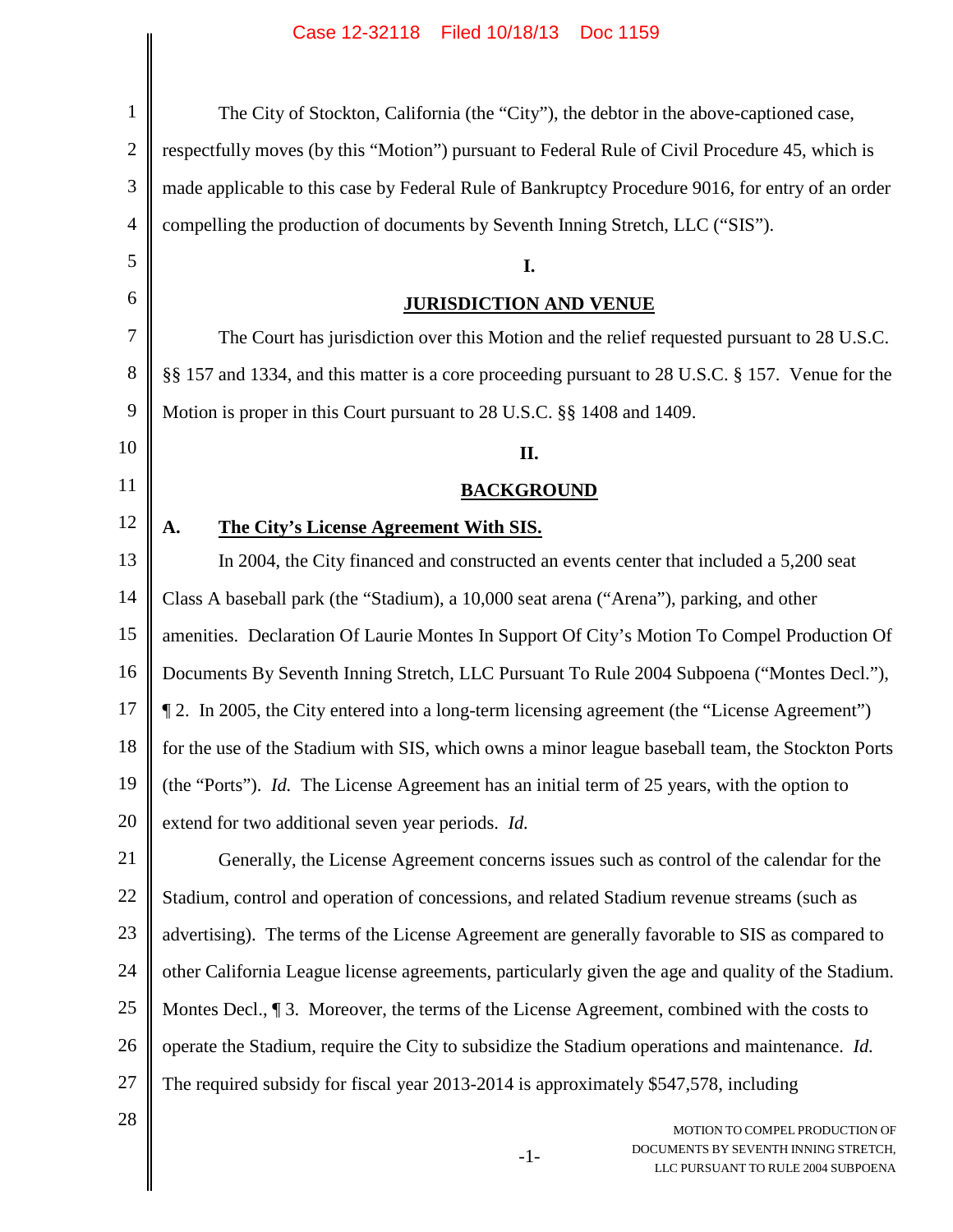1 2 3 4 5 6 7 8 approximately \$65,000 of possessory interest tax that the City pays on behalf of SIS for the Ports' use of the Stadium. *Id.* The structure of the License Agreement is such that the City cannot reduce its subsidy to SIS during a fiscal emergency. *Id.* The License Agreement also requires the City to pay Stadium expenditures and management costs for 70 Ports games and 20 non-game events (which can last for multiple days) for the term of the License Agreement, plus extensions (if exercised). *Id.* Finally, the License Agreement gives the Ports control of virtually all Stadium revenues, requiring only that SIS pass through to the City a modest amount of revenue for facility fees and premium seating. *Id.*

9

# **B. The City's Negotiations With SIS.**

10 11 12 13 14 15 16 17 On June 28, 2012, the City filed its petition for chapter 9 relief (Dkt. No. 1), and on April 1, 2013, the Court entered its Order for Relief (Dkt. No. 843). Both prior to and after the filing of its petition, the City engaged in negotiations with most of its largest creditors, with the goal of reaching agreements that could be incorporated into a plan of adjustment.<sup>1</sup> As part of its ongoing negotiations despite the filing of the Plan, the City is evaluating all of its contracts, including the License Agreement, to determine whether each should be assumed or rejected. Montes Decl., ¶ 4. To this end, the City has negotiated (and continues to negotiate) with SIS in good faith regarding the terms of the License Agreement. *Id*.

18 19 20 21 22 23 24 25 The City invited SIS to participate in the pre-petition mediation process required by California Government Code § 53760 *et seq.* (commonly referred to as the "AB 506 Process"), which ran from March 27, 2012 through June 25, 2012, and included a proposed treatment of the License Agreement in the 790-page "Ask" (Dkt. No. 454, at pp. 49, 56) that the City prepared for that mediation. Montes Decl., ¶ 4. SIS, however, declined to participate in the AB 506 Process. *Id.* Because SIS did not participate in the AB 506 Process, the City's negotiations with SIS did not begin until September 2012. *Id.* Despite continuing negotiations, the City has not been able to reach agreement with SIS.

26

Throughout these negotiations, the City has endeavored to understand SIS's business structure.

<sup>27</sup> 28 <sup>1</sup> The City filed the Plan For The Adjustment Of Debts Of City Of Stockton, California [Dkt. No. 1133] (the "Plan") on October 10, 2013. The City continues to negotiate with its creditors, and any agreements reached as a result of those negotiations will be included in subsequent, amended versions of the Plan.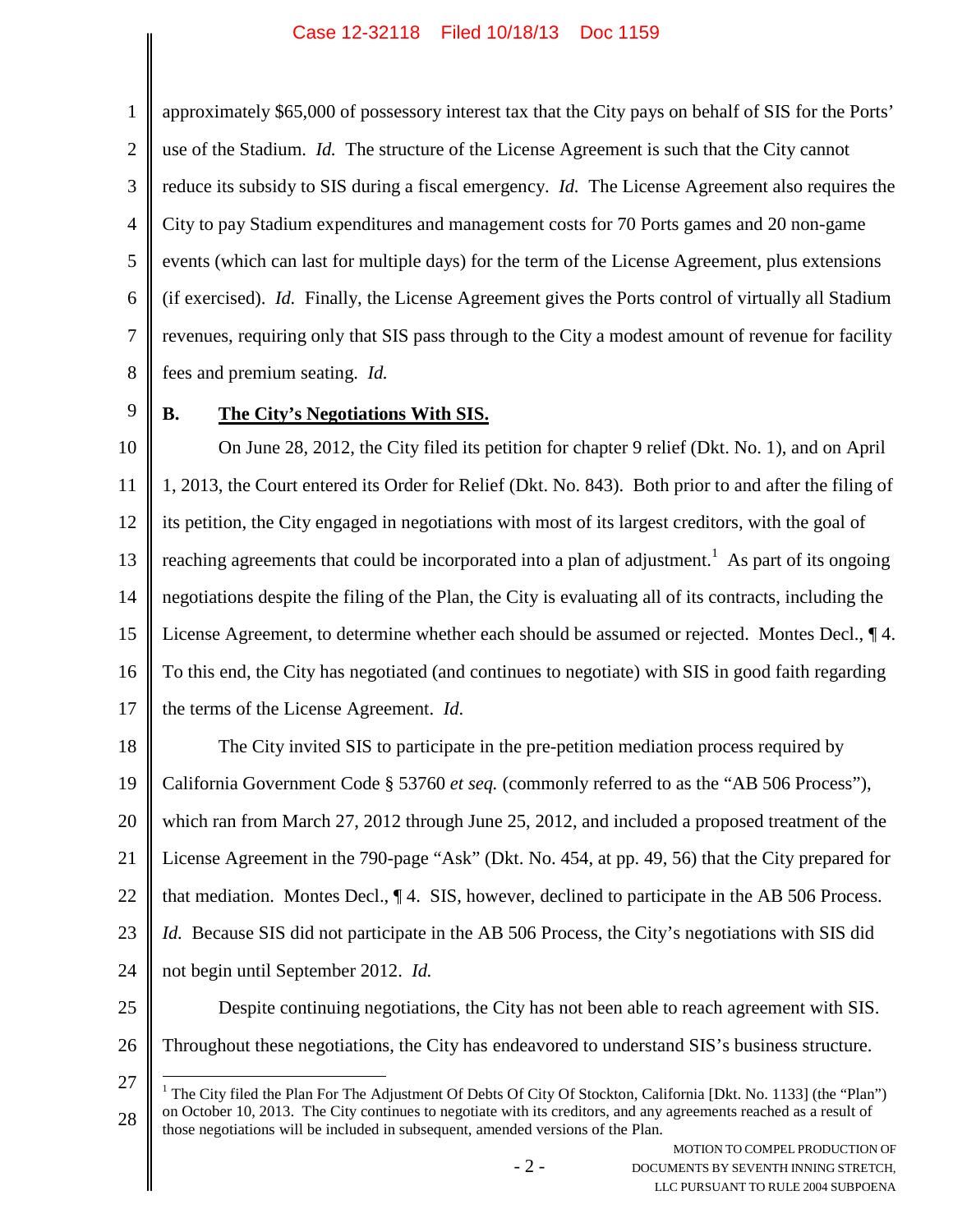1 2 3 4 5 6 7 8 9 10 11 12 13 14 15 16 17 18 19 20 21 22 23 24 25 Montes Decl.,  $\$\,5.$  The City believes that in order to evaluate the License Agreement properly, it needs certain basic financial information regarding the performance of the Ports and their use of the Stadium to determine what concessions or modifications are reasonable given the City's current financial condition and the ongoing Stadium operation and capital deficits. *Id.* The City needs this information to decide how to treat the License Agreement in any amended plan of adjustment, and to assess the long-term financial and operating viability of the Ports should the License Agreement be amended. *Id.* The City has made multiple informal requests to SIS for this information, including an informal written request that the City sent to Pat Filippone, authorized agent for service of process for SIS, on August 1, 2013. Montes Decl., ¶ 6. The requested information is necessary not only to allow the City to make an informed evaluation of the License Agreement, but also to advance the City's negotiations with SIS. Montes Decl., ¶ 7. Notably, the City recently renegotiated its license agreement with SC Hockey Franchise Group ("SC Hockey"), which owns the City's minor-league hockey team, the Stockton Thunder ("Thunder"), relating to the Thunder's use of the Arena. *Id.* During negotiations, SC Hockey allowed the City access to financial information analogous to the information the City seeks from SIS. *Id.* That information allowed the City to perform an accurate evaluation of how to treat its license agreement with SC Hockey. *Id.* As a result, the City and SC Hockey were able to enter into a modified license agreement that the City will assume in the Plan. *Id.* The modifications include, among other things, a reduction in the City's subsidy to SC Hockey. *Id.* **C. The City's Subpoena.** In light of SIS's continued denial of the City's requests for basic financial documents, the City filed an Application For Order Under Federal Rule Of Bankruptcy Procedure 2004 Authorizing Examination Of 7th Inning Stretch, LLC ("Rule 2004 Application", Dkt. No. 1100) on August 30, 2013, seeking the Court's authorization to subpoena relevant documents from SIS pursuant to Federal Rule of Bankruptcy Procedure 2004 (hereinafter "Rule 2004"). The Court

26 issued an order granting the Rule 2004 Application (the "Rule 2004 Order") on September 12

27 (Dkt. No. 1106), and on September 13, the City served its Subpoena For Rule 2004 Examination

28 ("Subpoena") on SIS. *See* City's Notice Of Service Of Subpoena For Rule 2004 Examination On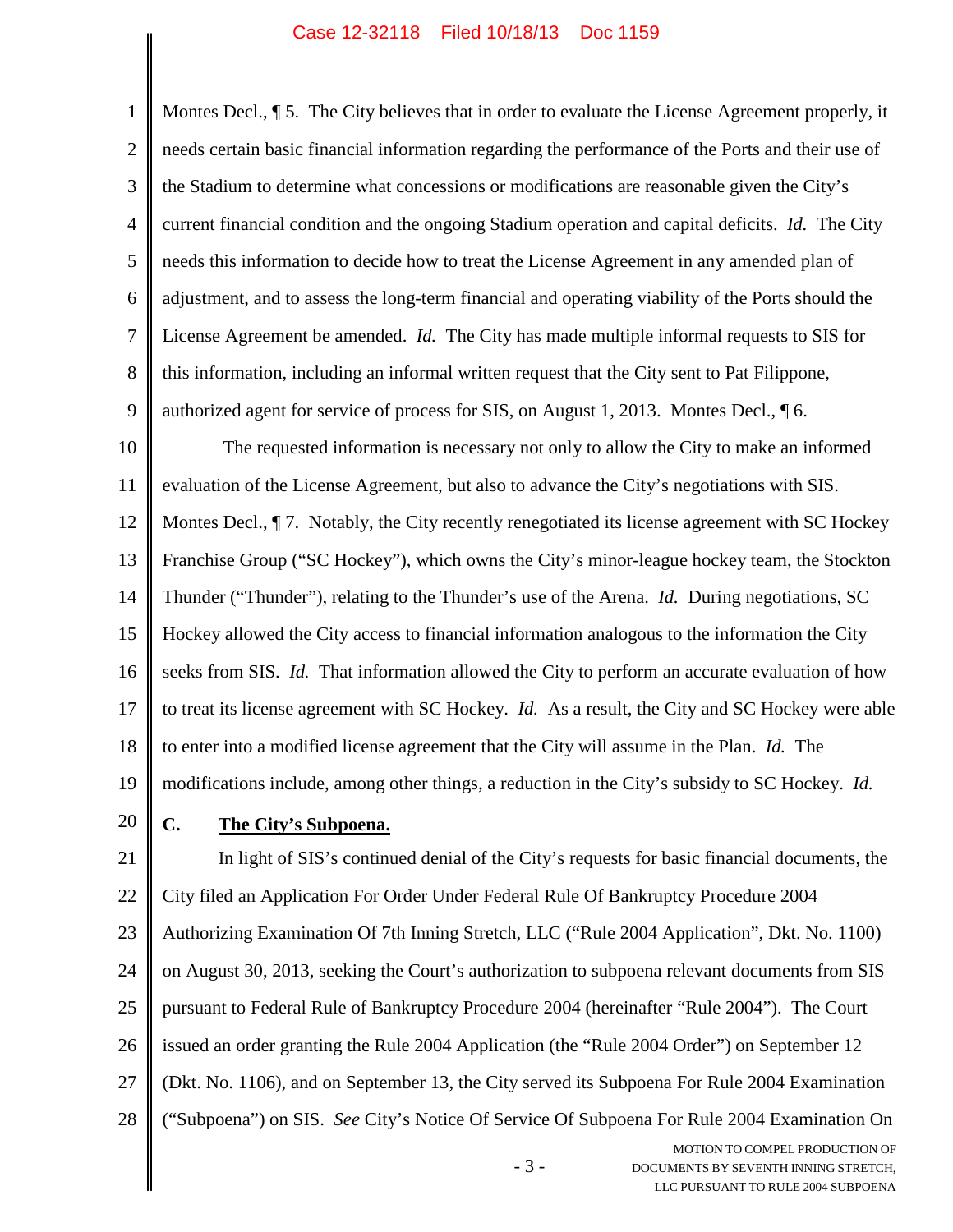1 2 3 4 5 7th Inning Stretch [Dkt. No. 1107] ("Rule 2004 Notice"). A true and correct copy of the Subpoena is attached as Exhibit 1 to the Declaration Of Marc A. Levinson In Support Of City's Motion To Compel Production Of Documents By Seventh Inning Stretch, LLC Pursuant To Rule 2004 Subpoena ("Levinson Decl."). The deadline for the production of documents requested by the Subpoena was October 14, 2013.

6 7 8 9 10 11 Shortly after serving the Subpoena on SIS, Marc Levinson ("Levinson"), lead bankruptcy counsel for the City, spoke by phone with counsel for SIS, Philip Rhodes ("Rhodes"), on September 17, 2013. Levinson Decl., ¶ 2. During that call, Levinson explained that the City needed the requested information in order to accurately evaluate the best treatment of SIS under a plan of adjustment, whether to assume or reject the License Agreement, and to avoid continuing a sizeable subsidy to an entity that might already be making a substantial profit. *Id.*

12

#### **D. SIS Files Late Objections And Fails To Produce The Subpoenaed Documents.**

MOTION TO COMPEL PRODUCTION OF 13 14 15 16 17 18 19 20 21 22 23 24 25 26 27 28 On October 8, 2013, nearly four weeks after SIS was served with the Subpoena, SIS served a set of Objections To Subpoena For Rule 2004 Examination ("Objections") on counsel for the City. Declaration Of Patrick B. Bocash In Support Of City's Motion To Compel Production Of Documents By Seventh Inning Stretch, LLC Pursuant To Rule 2004 Subpoena ("Bocash Decl."), ¶ 2, Ex. 1; Levinson Decl., ¶ 3. The City received the Objections 11 days after the deadline for objections to the Subpoena had passed. *See* Fed. R. Civ. P. 45(c)(2)(B). On October 11, Levinson left a voicemail for Rhodes advising him that SIS's Objections were untimely and that SIS was therefore not excused from producing the requested documents by October 14. Levinson Decl., ¶ 3. Levinson's voicemail also requested that Rhodes contact him. *Id.* On the afternoon of October 14, Levinson left a second voicemail for Rhodes, stating that the City had not received any documents from SIS and informing Rhodes that the City would be required to file a motion to compel if SIS was not going to comply with the Subpoena. Levinson Decl., ¶ 4. Levinson also again asked Rhodes to contact him in order to discuss a potential resolution. *Id.* Shortly after leaving the second voicemail, Levinson sent Rhodes an email restating the City's position that SIS's Objections were late and that SIS was therefore required to produce the requested documents that day (October 14). Levinson Decl., ¶ 5. The email also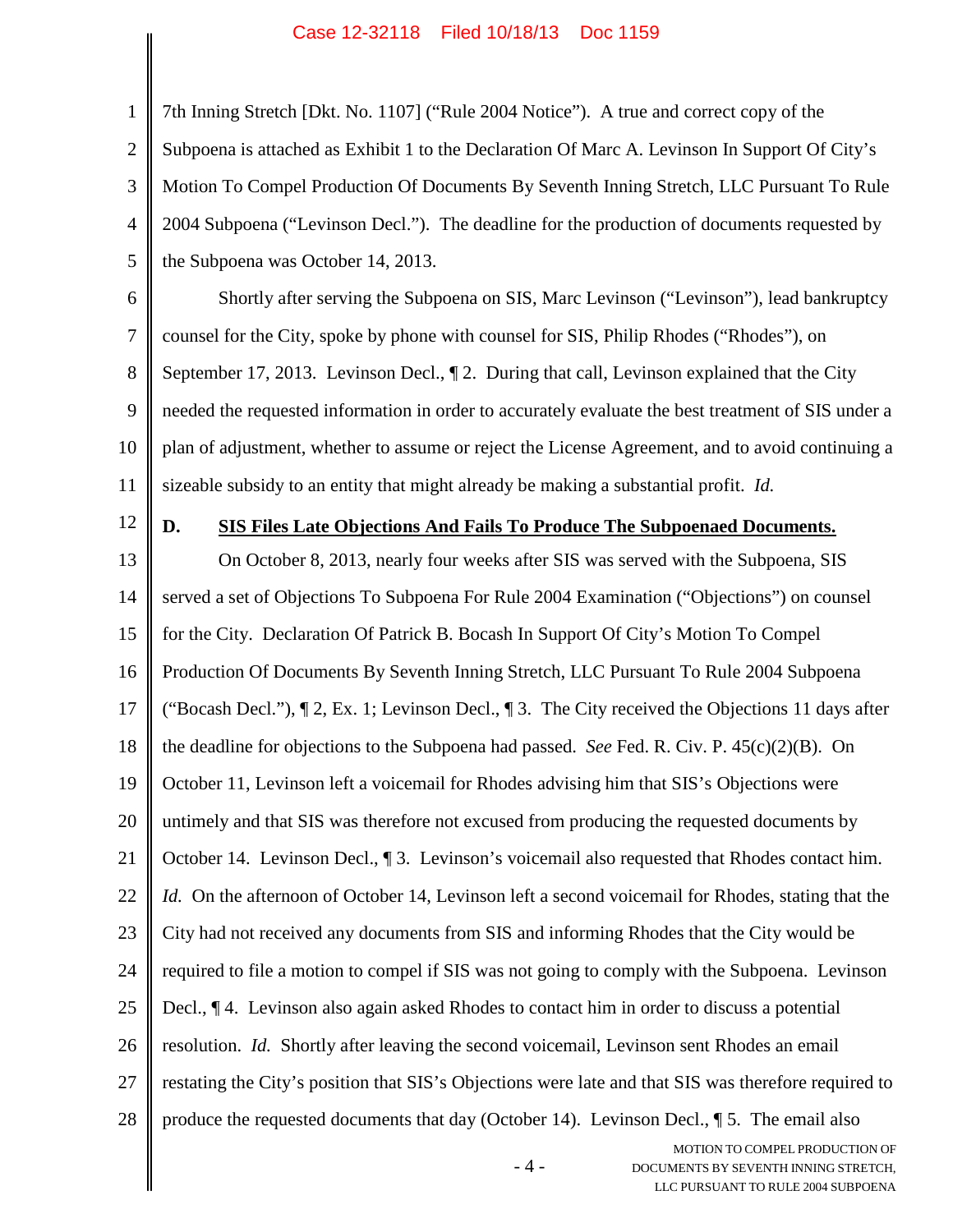1

2

repeated that, while it would prefer not to do so, the City would be forced to pursue a motion to compel if the documents were not produced. *Id.*

MOTION TO COMPEL PRODUCTION OF 3 4 5 6 7 8 9 10 11 12 13 14 15 16 17 18 19 20 21 22 23 24 25 26 27 28 On October 15, one day after SIS's production was due, Rhodes responded to Levinson's email of October 14. Levinson Decl., ¶ 6. The response asked for additional clarification regarding the City's document request, and asked the City to review a case from the Bankruptcy Court for the Western District of Pennsylvania.<sup>2</sup> *Id.* The response gave no indication that SIS was prepared to comply with the Subpoena. *Id.* Patrick Bocash ("Bocash"), an attorney for the City, called Rhodes on the afternoon of October 15 to discuss Rhodes' response email. Bocash Decl.,  $\lceil 3$ . During the call, Bocash reiterated the City's position that it required the documents requested in the Subpoena in order to make an informed decision regarding how to treat SIS in a plan of adjustment, and to ensure the City would not be providing a disproportionate subsidy. *Id.* At the end of the call, Bocash advised Rhodes that because the deadline for production of the documents had passed, the City would be forced to move forward with a motion to compel if SIS was not going to produce the documents within the next two days (by October 17). *Id.* Rhodes informed Bocash that he would speak to his client. *Id.* On October 17, 2013, Rhodes emailed Levinson and plainly stated that SIS would not be producing "any records under the subpoena." Levinson Decl., ¶ 8. The City then prepared this Motion. **III. DISCUSSION A. SIS's Objections To The City's Subpoena Are Untimely And Are Therefore Waived.** Federal Rule of Civil Procedure 45, which is made applicable to cases under chapter 9 by Bankruptcy Rule 9016, allows a person commanded by subpoena to produce documents or tangible things to serve written objections on the party serving the subpoena. Fed. R. Civ. P. 45(c)(2)(B). Such objections "*must be served* before the earlier of the time specified for compliance or 14 days after the subpoena is served." *Id.* (emphasis added). While a *timely* objection excuses compliance with a subpoena, Fed. R. Civ. P.  $45(c)(2)(B)(ii)$ , late objections 2 *In re Continental Forge*, 73 B.R. 1005 (Bankr. W.D. Pa.).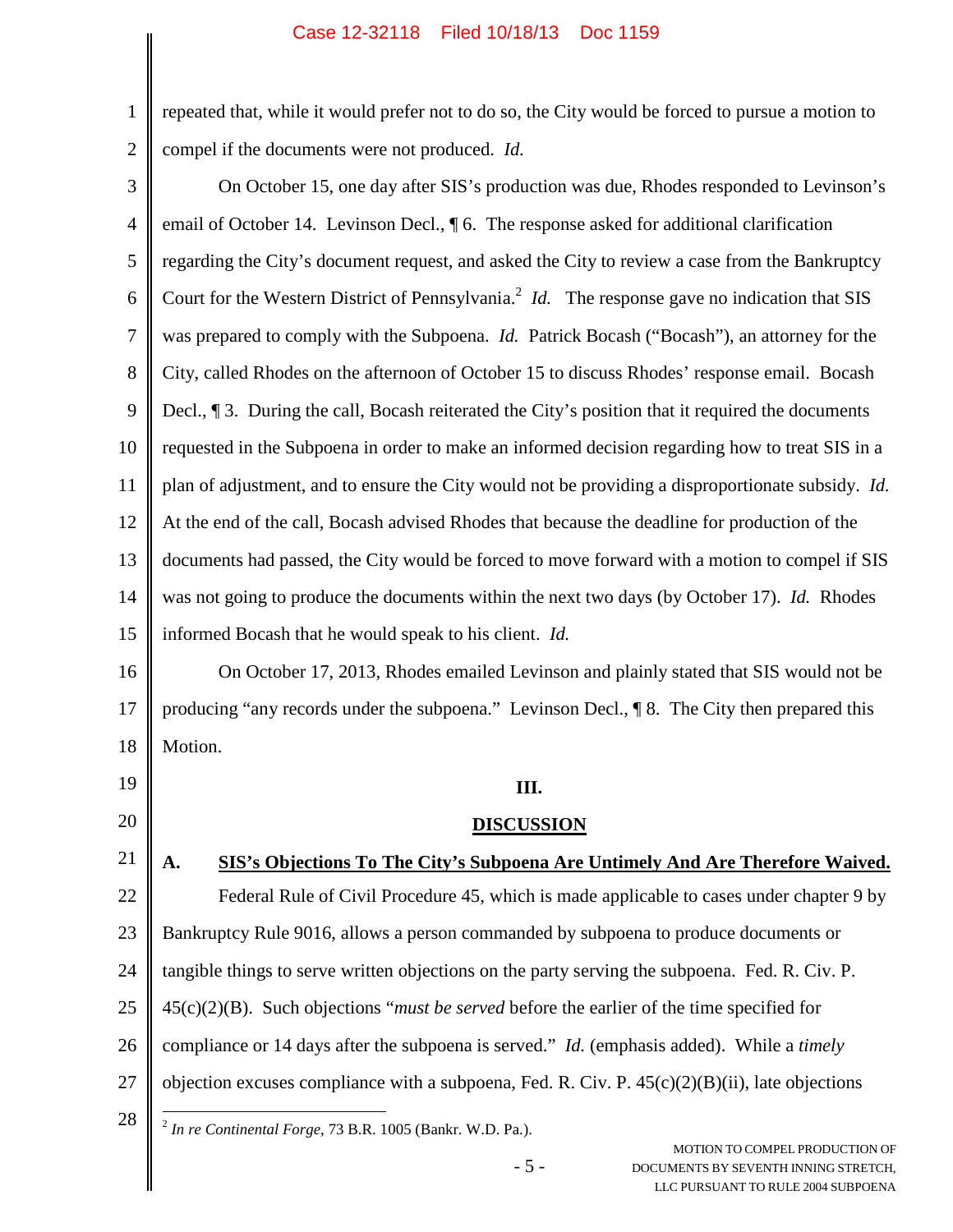1

2

3

4

have no such effect. Rather, "[t]he failure to serve written objections to a subpoena within the time specified by Rule 45(c)(2)(B) typically constitutes a waiver of such objections." *Huene v. U.S. Dep't of Treasury,* 2013 WL 417747, at \*5 (E.D. Cal. Jan. 31, 2013) (quoting *McCoy v. Southwest Airlines, Co.,* 211 F.R.D. 381, 385 (C.D.Cal.2002)).

5 6 7 8 9 10 11 12 13 14 15 16 17 18 While waiver is the general rule, courts have recognized limited exceptions in "unusual circumstances" where the "subpoena is overbroad *on its face* and exceeds the bounds of fair discovery and the subpoenaed witness is a non-party acting in good faith." *See, e.g.*, *Moon v. SCP Pool*, *Corp.*, 232 F.R.D. 633, 636 (C.D. Cal. 2005) (emphasis added). This exception applies only to cases where the subpoena at issue is plainly *facially* overbroad. For instance, the *Moon* court considered untimely objections where a subpoena requested information for a 10-year period of time, when the relevant agreement covered only three years. *Id.* at 637. In *In re Motorsports Merchandise Antitrust Litigation*, a subpoena was found overly broad where it requested *all* of the subpoenaed parties' financial records for the previous eight years in a suit relating only to the alleged price fixing of certain souvenirs. 186 F.R.D 344, 346, 349 (W.D. Va. 1999). By contrast, the City has requested only financial documents related to the Ports and their use of the Stadium, and only for a recent time period during which the License Agreement was in effect. The City has not requested any financial information from SIS that does not directly pertain to the License Agreement.

19 20 21 22 23 24 25 Courts have also recognized an exception to the waiver rule where the producing party has shown substantial compliance with the subpoena but disputes certain requests. For instance, one magistrate judge concluded that untimely objections were not waived where the subpoenaed party already had made "extensive production of documents" and had "ongoing communication" with the requesting party regarding the remaining contested materials. *Amer. Elec. Power Co. v. U.S.*, 191 F.R.D. 132, 137 (S.D. Ohio 1999). SIS, on the other hand, has refused to produce *any* of the documents requested by the Subpoena.

26 27 28 The City served the Subpoena on SIS on September 13, 2013. *See* Rule 2004 Notice. Any objection to the Subpoena was therefore required to be served on the City by September 27. However, SIS did not serve its Objections on the City until October 8, fully 11 days after the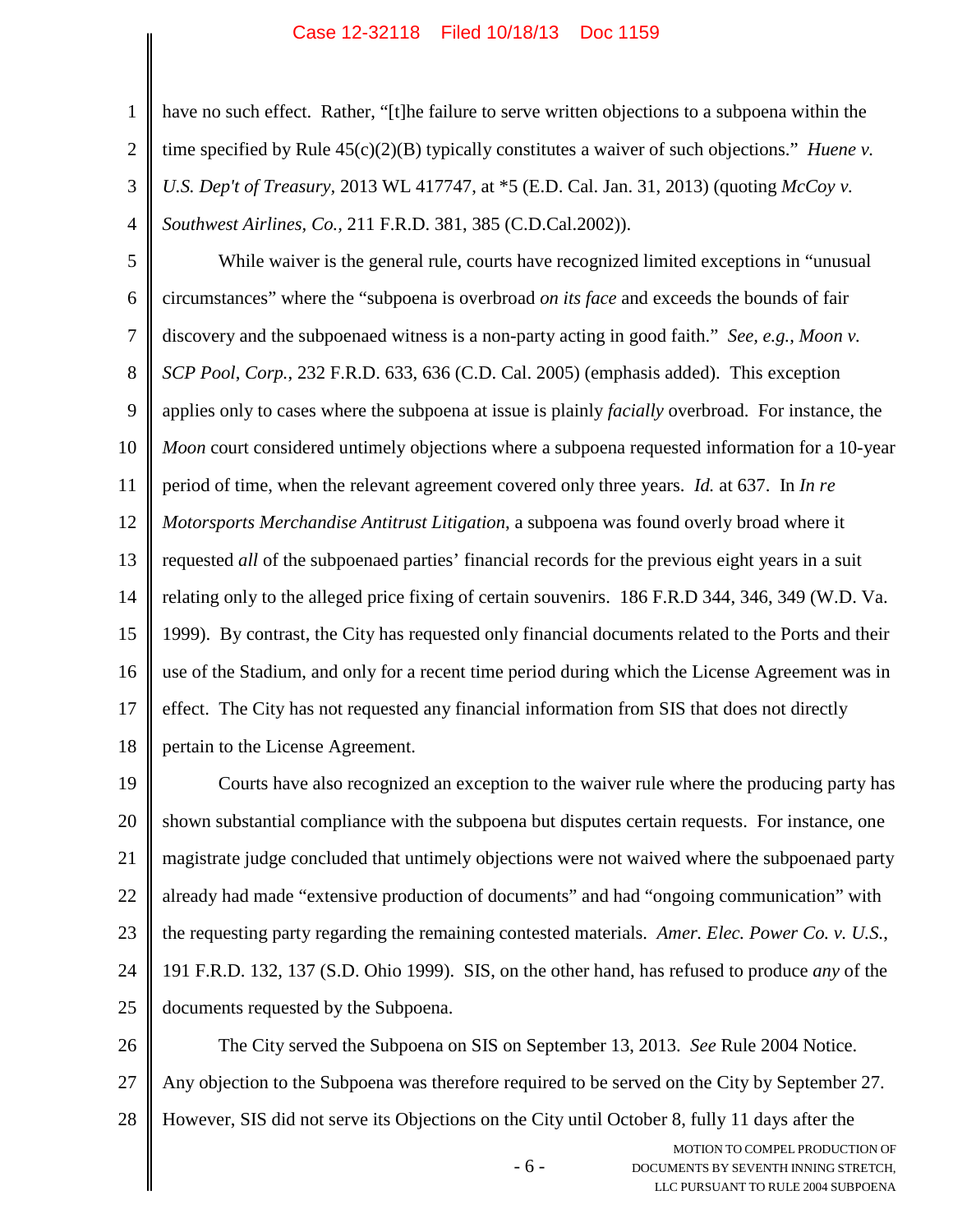2 3 4 deadline. Furthermore, the City expressly notified counsel for SIS that the Objections were untimely and that production would still be required on October 14, but did not receive a response to its communications until after the deadline had passed. SIS's Objections are therefore untimely, and have been waived.

5 6 7 8 9 10 Moreover, this is not an "unusual circumstance" calling for an exception to the normal rules for objecting to a subpoena, because the City's Subpoena is not overbroad (and certainly is not *facially* overbroad). To the contrary, the Subpoena requests specific financial documents from the relevant time period and limits its inquiry to a search for information that will help it make an informed decision in its formulation of a plan of adjustment. Moreover, SIS has shown no willingness to work with the City to produce any of the documents at issue.

11 12 13 14 15 16 17 18 Exceptions to the waiver of untimely objections are limited to those cases in which a subpoena is clearly excessive. Objecting parties cannot get around the deadlines imposed by the Federal Rules of Civil Procedure simply by claiming any overbreadth. The Subpoena is tailored to result in the production only of documents that the City believes will contain financial information necessary to the administration of its estate, and SIS cannot claim an exception to the deadline set by Fed. R. Civ. P. 45(c)(2)(B). The Objections are therefore untimely and waived. As a result, SIS can offer no defense to its failure to comply with the subpoena, and the Court should compel production of the requested documents.

19

20

1

### **B. The City's Subpoena Requests Are Within The Scope Of A Rule 2004 Examination And Are Not Overbroad.**

- 7 - MOTION TO COMPEL PRODUCTION OF 21 22 23 24 25 26 27 28 The scope of a Rule 2004 examination is, by necessity, expansive. Bankruptcy Rule 2004 allows for the examination of any entity with respect "to the acts, conduct, or property or to the liabilities and financial condition of the debtor, or to *any matter* which may affect the administration of the debtor's estate . . . .". Fed. R. Bankr. Proc. 2004(b) (emphasis added). In fact, the range of permissible subject matter for a 2004 examination is "unfettered and broad," and is expected to be something of a "fishing expedition." *In re Dinubilo*, 177 B.R. 932 (E.D. Cal. 1993); *In re Subpoena Duces Tecum & Ad Testificandum Pursuant to Fed. R. Bankr. P. 2004*, 461 B.R. 823, 829 (Bankr. C.D. Cal. 2011). Examinations under Rule 2004 are thus less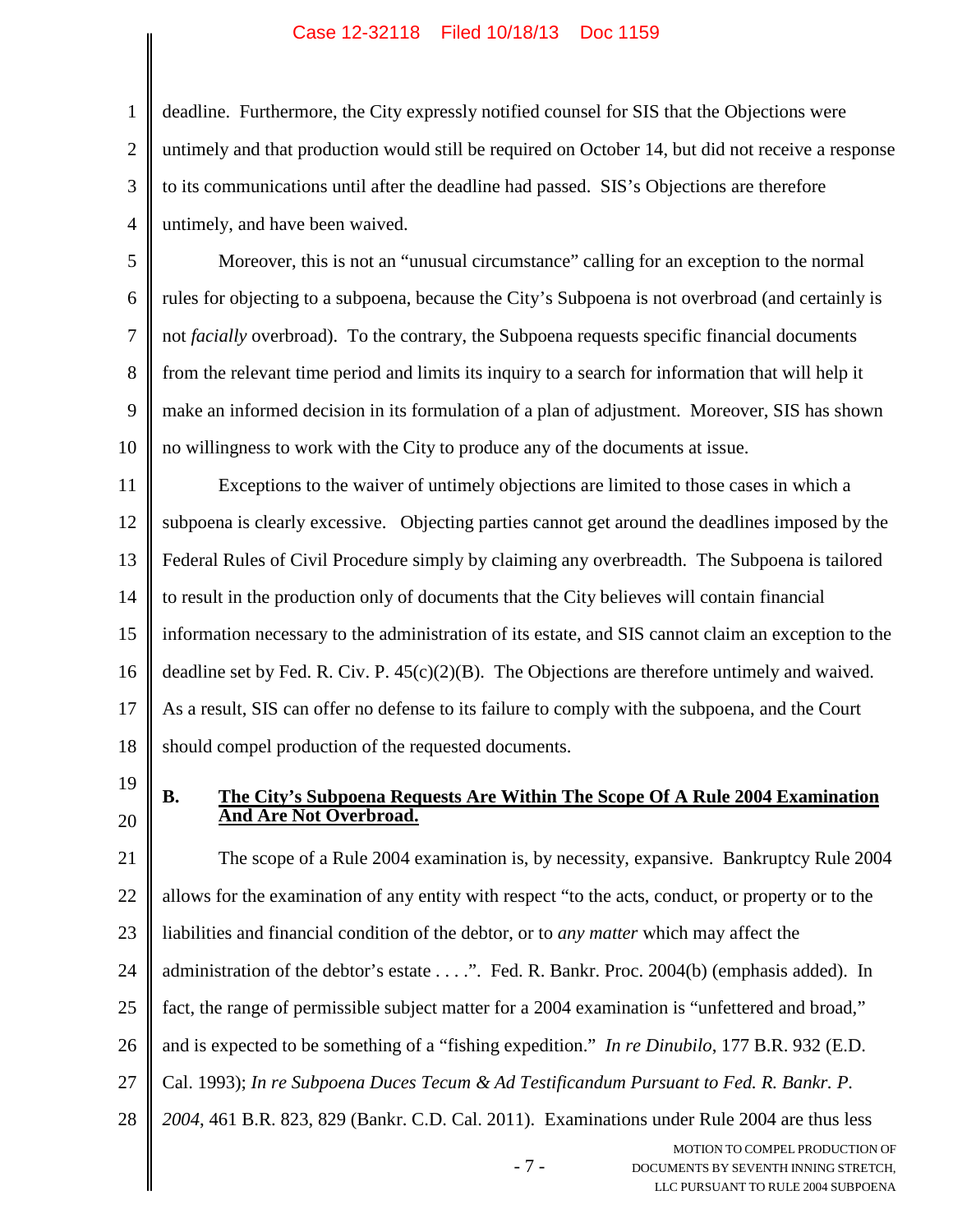restricted than those made under the Federal Rules of Civil Procedure made applicable to discovery under Bankruptcy Rule 9014. *Id.*

3 4 5 6 7 8 9 10 Information regarding the financial performance of the Ports and the Stadium under the License Agreement is directly relevant to the administration of the City's bankruptcy. Specifically, such information is necessary to aid the City's evaluation of how to treat the License Agreement and any other obligations pertaining to the Ports and the Stadium in a plan of adjustment. The documents requested by the Subpoena therefore fall squarely within the scope of subject matter contemplated by Rule 2004. The Subpoena is specifically tailored to request only documents that the City has reason to believe will assist its evaluation of the License Agreement and its determination as to the treatment of the License Agreement in a plan of adjustment.

11

1

2

## **C. The City Is Entitled To The Requested Information.**

12 13 14 15 16 17 18 19 20 21 In order to accurately evaluate the License Agreement, the City requires basic financial information from SIS. The City needs this information to determine how to treat the License Agreement in a plan of adjustment and to determine what terms would be reasonable for a modified agreement considering the City's current financial condition. Montes Decl., ¶ 5. Moreover, this information will help the City to assess the long-term financial and operating viability of the Ports under an amended agreement. *Id.* In addition to being able to make an informed decision regarding the License Agreement, the City will also ensure that it is not put in the position of continuing a sizeable subsidy to an entity that may not require it. Such information is plainly within the intended scope of Rule 2004, as it will assist the City in the administration of its bankruptcy estate.

22 23 24 25 26 27 28 The City made multiple informal requests to SIS to provide this information and has explained, on several occasions, the reasons for its request. Unfortunately, SIS has opted to stonewall the City. It was only after SIS made clear that it would not produce these documents informally that the City decided to pursue formal discovery. Montes Decl., ¶ 6. The City submitted a Rule 2004 Application to the Court that specified exactly what documents it would seek from SIS. After the Court approved the Rule 2004 Application, the City served the Subpoena on SIS. The Subpoena was narrowly tailored, and sought only recent financial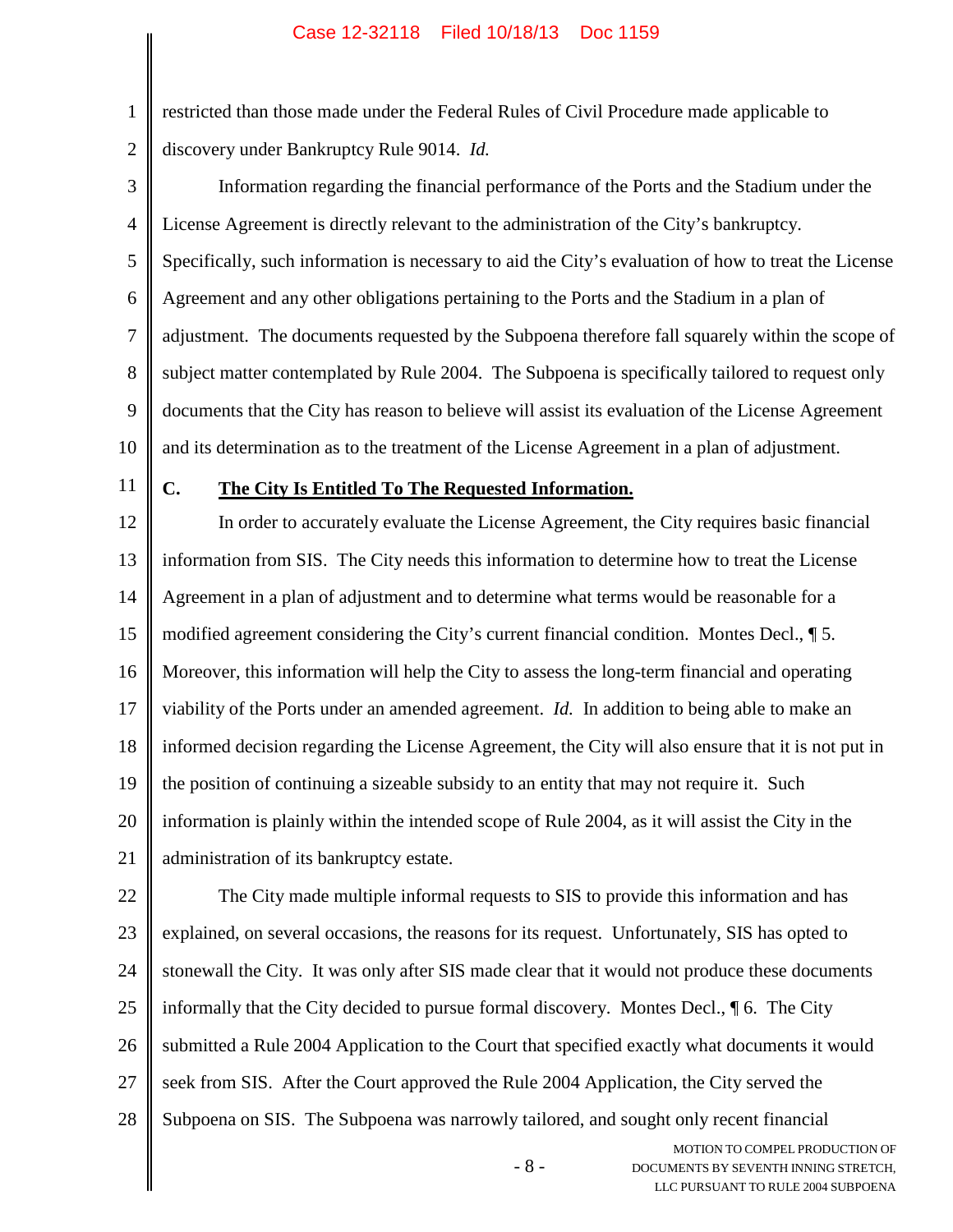1 2 3 4 5 documents related to the Ports and performance under the License Agreement. SIS then had 30 days to respond to the Subpoena. Instead, SIS filed Objections nearly two weeks late and, despite being informed that its Objections were untimely, failed to contact the City until the deadline for production had passed. When SIS did contact the City, it flatly stated that no documents would be forthcoming.

6 7 8 9 10 11 12 Through its ongoing negotiations, the City has reached agreements with a number of its major creditors, including the Thunder, which provided information to the City analogous to that which the City has requested from SIS regarding the Ports. The City hopes that it will be able to reach an agreement with SIS as well, and believes that the requested information will advance the negotiations between the parties. Even if no bargain can be struck, however, the City needs this information in order assess how it should treat the License Agreement in its plan of adjustment, including whether it should assume, reject, or modify the License Agreement.

13

## **D. Request For Costs.**

14 15 16 17 18 19 20 21 22 23 24 25 26 As a result of the delays described above, and SIS's refusal to comply with the Subpoena, the City has been forced to bring this Motion. In addition to several months of informal requests, SIS had 30 days to fulfill its obligations under the Subpoena. Levinson Decl., ¶ 9. Instead, SIS served untimely Objections on the City, and then failed to respond to the City's communications until the time for production had passed. *Id.* As of the date of the Motion, SIS has still not complied with the Subpoena, despite the City's repeated insistence that SIS is required to produce the documents. *Id.* This has caused the City to incur costs that would otherwise have been unnecessary. Levinson Decl., ¶ 10. These costs include attorneys fees for the drafting, service, and argument of the Motion, as well as costs related to involving the City Attorney's Office and other City personnel in the preparation of supporting declarations. *Id.* While the City has not calculated the exact amount of these costs, they are likely in excess of \$5,000. *Id.* For the sake of expediency, the City is therefore limiting its request for costs, should it prevail on the Motion, to \$5000.<sup>3</sup> *Id.*

27

<sup>28</sup>  $3$  If the Court desires a more precise calculation of the costs incurred by the City due to the necessity of bringing this Motion, the City will provide one.